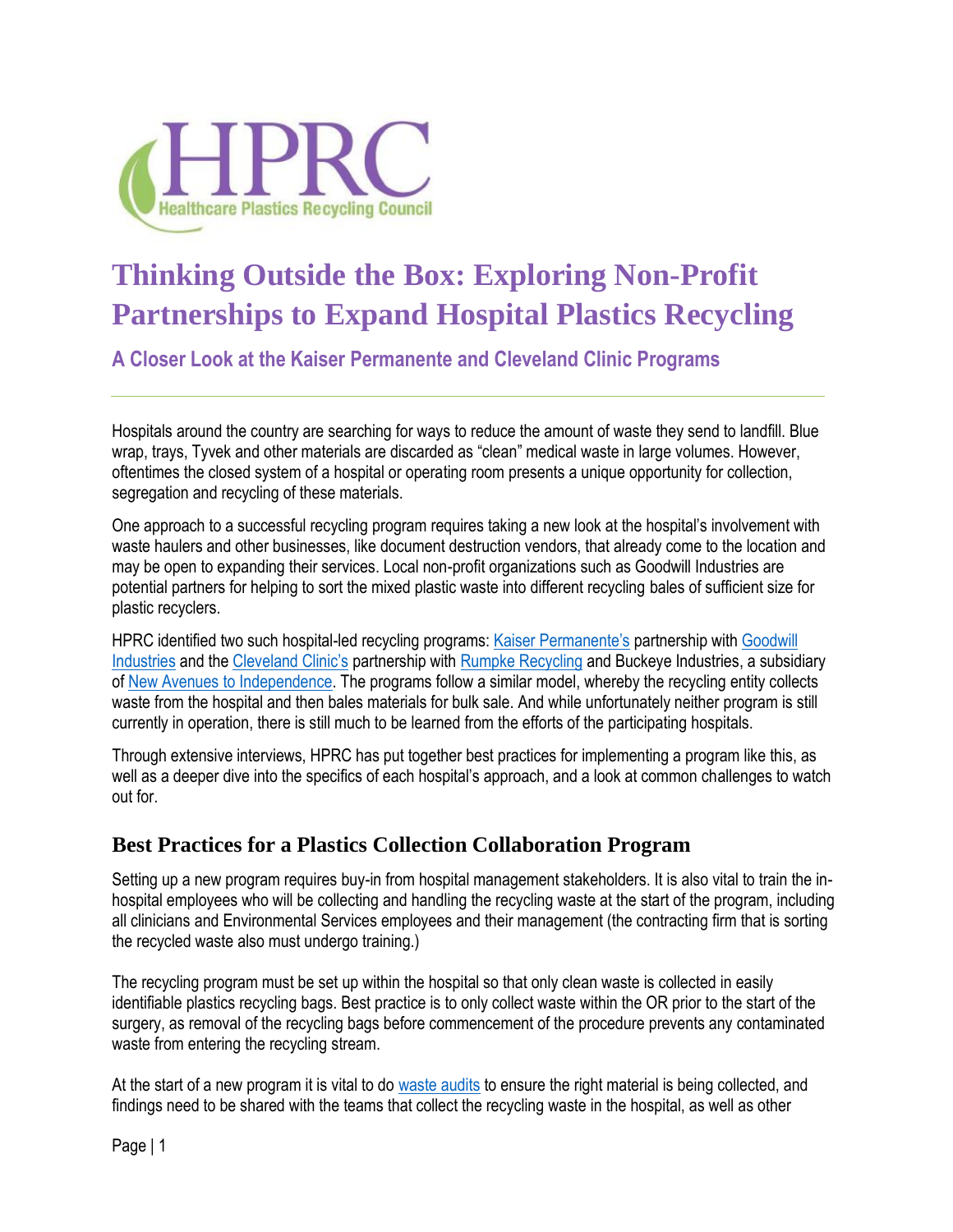stakeholders. Audits should then continue at a reduced frequency after the program is well-established because market pricing for recycled waste can cause changes in the materials that are collected over time, and additional hospital training will need to occur when this happens.

Hospital recycling programs are a great way build engagement within the hospital and between the hospital and the community. Hospital employees feel good knowing they are contributing to a greener world while outside the hospital, recycled waste handling can offer work to people who are unemployed or underemployed. Earth Day celebrations and other opportunities to bring together all those involved can help reinforce that their combined efforts are contributing to a more sustainable future for all.

## **The Kaiser Permanente / Goodwill Industries Partnership**

In 2007, Kaiser Permanente's Director of Regional Building Operations received a flyer from Goodwill Industries promoting its e-waste recycling programs, and saw a connection between these collection programs and Kaiser Permanente's corporate objective to improve local communities. When an Earth Day event held in partnership with Goodwill Industries saw a tremendous community response and large collection rates, Kaiser Permanente and Goodwill Industries met and discussed other services that Goodwill might offer the hospital network.

In 2009, Goodwill Industries won the competitive bid for a contract to destroy confidential information for all Kaiser Permanente locations in Southern California. During implementation, Kaiser Permanente recognized an opportunity to utilize Goodwill Industries' recycling options for many materials similar to those at its medical centers, specifically electronics, bottles and cans, cardboard and plastics. As the document destruction program ramped up, Goodwill Industries and Kaiser Permanente tested collection programs for some of these other recyclables (starting with blue wrap) complementing Goodwill's objective to provide work for individuals with special needs.

# **The Method**

During the collection process for the document contract, Kaiser Permanente noticed extra space on each Goodwill Industries truck that could be utilized to backhaul materials. The two parties formed an agreement whereby this extra space would be used to haul recyclable commodities to Goodwill Industries' central facilities where they would then be baled and sold.

At Kaiser Permanente's locations, recyclable materials (including cardboard, sterile blue wrap, plastic film and bottles and cans) were staged at the loading docks for Goodwill to pick up on the same schedule as the documents for destruction. Hospital staff were not required to participate in these programs; rather, they were trained and offered the opportunity to participate. As a result, each hospital collected a different variety of materials and operated slightly different processes (baling vs. not baling materials, scale of collections, scope of materials collected, etc).

# **Lessons Learned**

Kaiser Permanente attributes the success of this program to engaged employees who recognized the opportunity the empty truck space offered and to Goodwill Industries' willingness to work with the hospitals to identify the best methods and materials for collection. Their recommendation for other hospitals seeking to implement a similar program is to look to partner with local businesses that share similar values and also provide community benefit. The opportunity might not seem obvious at first, but meeting with local vendors to discuss their operations could bring to light new opportunities to partner.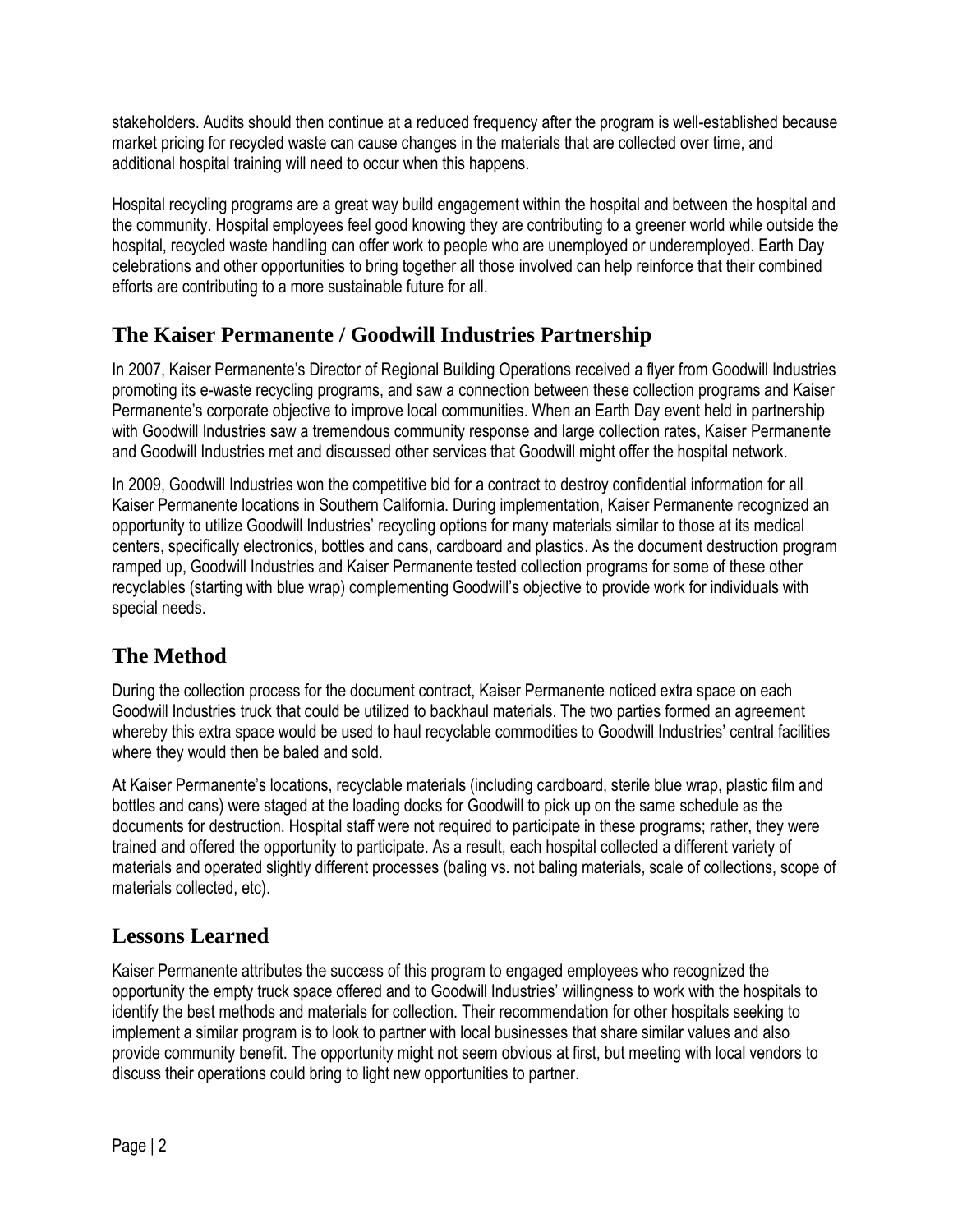They also recommend that the hospital assemble a diverse team (including representatives from material management, health & safety, finance, and procurement) to assess its sustainability needs--Kaiser Permanente's plastics recycling program was the result of just such a team. Ongoing success was the result of internal leadership driving the collection program, as well as the flexibility of Goodwill Industries in finding waste solutions as the market changed.

While this program ran successfully for a number of years, Kaiser Permanente has since changed its secure document disposal partner and, as a result, no longer sends recyclables to Goodwill, and continues to explore other options for plastic waste disposal. It's important for other hospitals to remember that, while establishing a program that leverages existing contracts can work in the short-term, its long-term existence is still reliant on the original revenue-generating contract.

## **The Cleveland Clinic and Buckeye Industries Partnership**

The Cleveland Clinic operating room recycling program began in August 2012 as a partnership between Rumpke Recycling and Buckeye Industries, a not-for-profit organization that provides opportunities for people with disabilities and special needs to become more independent and productive members of society.

Cleveland Clinic initiated a pilot in 2010 with two facilities, including the main campus, but by 2013 involvement had expanded to cover sixteen of its facilities. The program began with a surgical staff meeting to establish rules of engagement where staff received [training](https://www.hprc.org/accredited-education) and signed a commitment to keep all contaminates out of the purple clinical plastic recycling bag, color-coded to help Environmental Services identify proper back-house disposal.

The Cleveland Clinic sustainability office was a main driver for this program, circulating material to each OR and ensuring waste was collected properly. It also performed audits at Buckeye to ensure materials were contaminant-free and that individuals at Buckeye were working safely.

## **The Method**

Each surgical suite OR was equipped with a hamper containing a purple bag to collect all materials for recycling *before* first incision. These bags were tied-off and taken outside the OR along with the clear trash bags. Purple bags were then segregated for Buckeye and clear bags were compacted for landfill. The program collected blue wrap, plastic bottles, mixed clear film, mixed color film, containers, trays, mixed paper, Tyvek, and Styrofoam (Rumpke had a Styrofoam densifier).

From 2014-2016, the program gained popularity with staff and physicians, who even volunteered at Buckeye to get involved in the entire recycling process. At the height of the program, Cleveland Clinic collected 196 tons of clinical plastics from all of its ORs and its main campus laboratory. It later created a unique program run by Dr. Ilyssa Gordon that still today continues to look for ways to reduce plastics through a market lens.

## **Lessons Learned**

The main drivers for success were continuous communication, updates, data sharing and high levels of engagement with the OR staff and physicians, who participated with passion, knowing they were doing something to help others.

The main barriers the program faced throughout the years included transportation costs, finding buyers for materials in a fluctuating market, and *finding space at the hospital* for proper segregation of the materials and protection in case of rain. At the start of the program, the market for recycled plastic was strong and Buckeye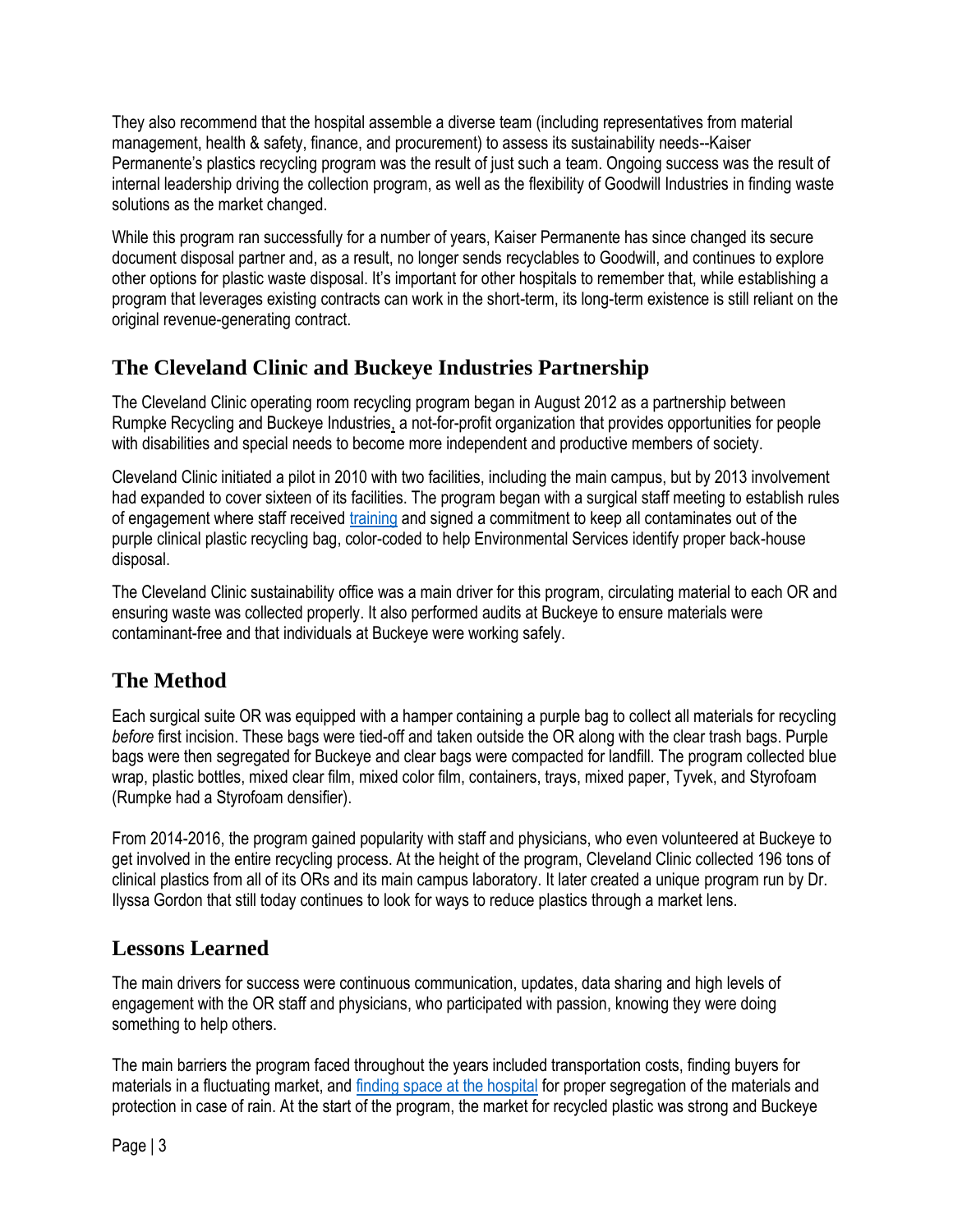did not charge to collect material. This made the arrangement a win-win for both Buckeye and Cleveland Clinic. However, once the market for recycling plastic dropped, so did grants and other public funding focused on providing work for individuals with disabilities that supported the program. As these diminished, Buckeye began to charge to collect material by volume, and eventually Cleveland Clinic had to pay a courier service to collect and drop off materials at Buckeye, which increased the cost for waste, eventually forcing the closure of the program.

# **Common Barriers to Non-Profit Recycling Partnerships**

While non-profit partners can be a great option for healthcare plastics recycling programs, certain unique barriers can prevent a program from launching successfully or being as impactful as possible.

- **1. Finding the right partner.** Not every nonprofit can be a successful partner for your specific needs, and choosing the wrong one could lead to disruptions in your recycling programs in the future. We suggest using the following criteria as you make your selection:
	- **Capabilities:** Does the partner have the ability to collect a wide range of recyclable materials? We suggest visiting the site and walking through the process to ensure there are no concerns around labor, safety, or environmental issues.
	- **Transportation**: Is the partner willing to provide transportation and logistical capabilities that match your situation with collection volumes and storage limitations? If not, ensure that the transporter and nonprofit partner are aligned on the agreed-upon process
	- **Contracting:** Are they willing to agree to a contract that will lock in terms and conditions? With volatility in commodity pricing, terms could change quickly.
	- **Buyers:** Make sure the partner has a buyer for the recycled commodity, and inquire whether there are contingency plans due to frequent market changes.
- **2. Collection space & logistics.** Nonprofit partners may not have the same level of resources for transportation as a typical waste hauler, so ensure you are aligned with regard to the pickup frequency prior to launch and ensure you have [sufficient storage](https://www.hprc.org/selecting-recycling-strategy) and [dock space](https://www.hprc.org/dock-space-guidance) available.
- **3. Recycling cost considerations**. Nonprofit partners may not have the same industry relationships and cost structures in place as waste haulers. Therefore, they may be reliant on grants to operate, may not have access to alternative buyers for recycled commodities, and may not have the financial capabilities to withstand fluctuations in commodity prices. We suggest finding a partner that has multiple revenue streams, has a strong financial balance sheet, and is working with multiple companies on recycling programs.

Hospitals hoping to establish a similar program are best served by carefully identifying partners and seeking buy-in from the staff responsible for the actual collection.

## **Conclusion**

Kaiser Permanente and the Cleveland Clinic were both able to connect with local partners who could provide collection solutions for their hospital plastics, and found success due to internal support and the willingness of their partners to adapt as the markets changed. And while both hospitals were heavily impacted by the market drop in recyclable plastics and ultimately unable to continue their programs, the participants reflect on them as successes for increasing community and staff engagement, and for providing insights that may help other